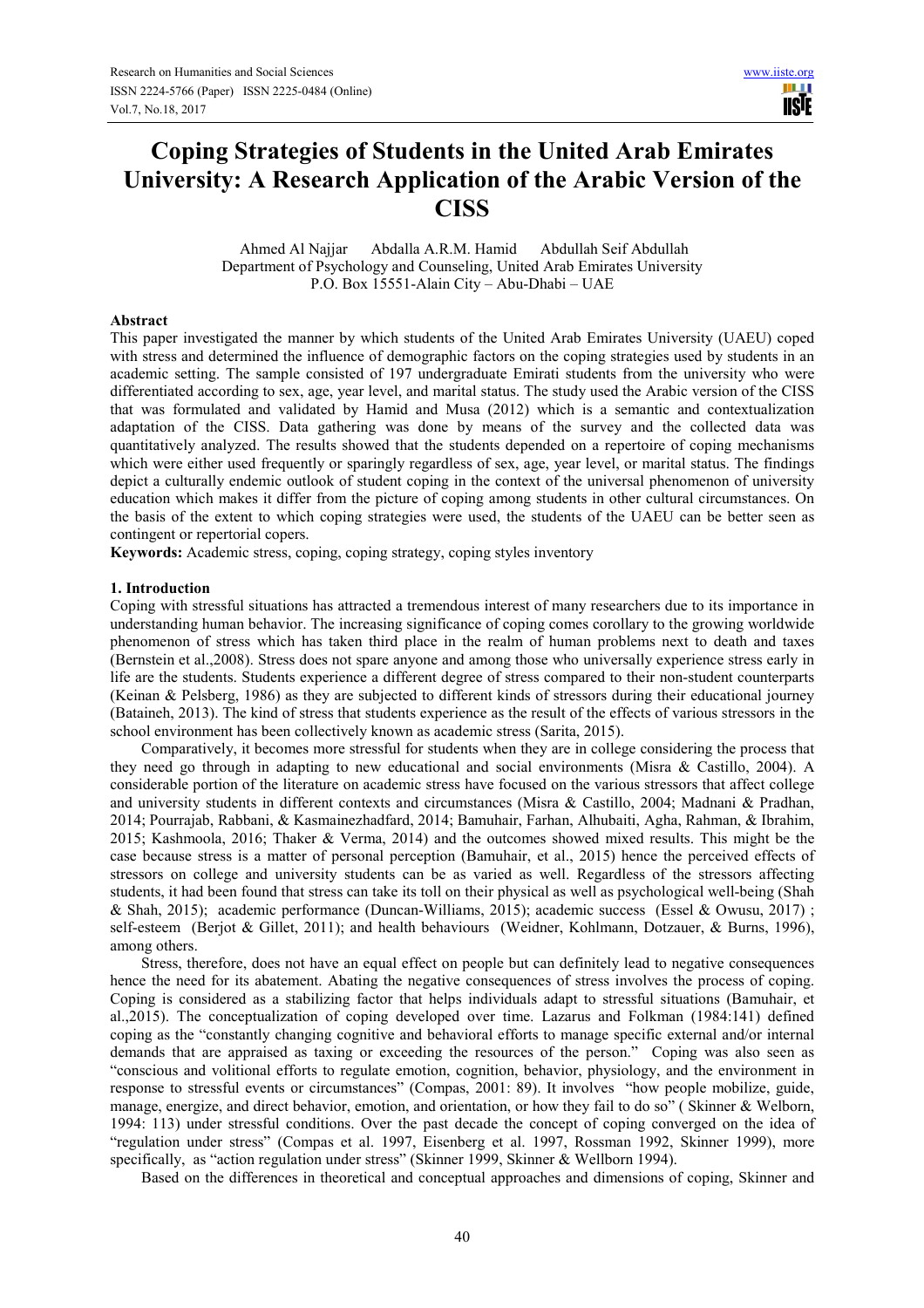Zimmer-Gembeck (2007) identified families of coping from empirical analyses in the literature. These include problem solving, information-seeking, helplessness, escape, self-reliance, support-seeking, delegation, social isolation, accommodation, negotiations, submission, and opposition (Skinner & Zimmer-Gembeck, 2007: 126). Other classify ways of coping into problem-focused, emotion-focused, and dysfunctional coping (Lazarus  $\&$ Folkman, 1984; Carver, Scheier, & Weintraub, 1989). Lazarus and Folkman (1984) recognized eight ways of coping with stress which reflect two techniques of coping, namely, emotion-oriented coping and task-oriented coping. The eight ways of coping include self-control, positive appraisal, confrontative coping, planful problem solving, escape-avoidance, seeking social support, distancing, and accepting responsibility (Cosway, Endler, Sadler, & Deary, 2000) McCrae and Costa (1986) suggested two types of coping; neurotic coping and mature coping. They defined mature (problem focused) coping as dealing with changing something in the situation and acting directly in order to remove the source of stress. Whereas, neurotic (emotion focused) coping aims at reducing or managing the emotional distress associated with the situation rather than dealing with the situation itself (Sica, Novara, Dorz, & Sanavio, 1997). There is a third type of coping, avoidance, which entails distancing self from the situation either through socializing with others or engaging in distracting activities (Rafnsson, Smari, Winde, Mears, & Endler , 2006; Wonderlich-Tierney & Vander Wal, 2010). The ways of coping can have infinite potential possibilities because every person can develop his/her own particular methods to cope with stress, although through social learning people acquire unique ways of overcoming it (Sica et al.,1997).

Coming hand in hand with the conceptual development of coping in the literature, are diverse models of coping with stressful situations such as the transactional model (Lazuras & Folkman, 1984), self-regulated learning model (Boekaert, 2006),and tripartite model (Clark & Watson, 1991), among others. The transactional model defines coping as gradually changing behavioral and cognitive attempts to deal with internal or external demands that are evaluated by the person as exceeding or taxing his/her resources (Lazurus, 1984 Cosway, et al.,2000). Hence the transactional model is an appraisal based coping which postulates that individual's cognitive appraisal and coping processes are influenced interactively by a combination of personality-based and situational factors (Duhachek & Kelting, 2009). The self-regulated model refers to the individual's capacity to understand one's emotions and their expressions (Boekaerts, 2006). The tripartite model defines coping as a temperamental approach of dealing with anxiety and depression (Fox, Halpern, Ryan, and Lowe, 2010). However, the current research focuses on the transactional model as it proves to be more reliable with more consistent factor structure (Rafnsson et al., 2006:1248).

Accordingly, different instruments to measure coping were developed over time. Among the most predominant in the literature are the CSQ or Coping Styles Questionnaire (Billings & Moos, 1981); COPE or Coping Orientation to the Problem Experience (Sica, et al., 1997); and CISS or Coping Inventory for Stressful Situations (Parker & Endler, 1996). The Coping Styles Questionnaire (Billings & Moos, 1981) identified five modes of coping; active-cognitive, active behavioral, avoidance, problem focused and emotion focused coping. The Coping Orientation to the Problem Experience (COPE) describes 15 different coping modalities through the use of orthogonal Component factor analysis (Sica, et al., 1997). Endler and Parker's (1996) Coping Inventory for Stressful Situations (CISS) suggests three dimensions of coping namely: avoidance-focused, emotionfocused, and problem-focused coping (Rafnsson, et al., 2005; Wonderlich-Tierney & Vander Wal, 2010). Later, researchers such as Cosway et al. (2000) and Rafnsson et al. (2006) identified four dimensions of coping that replicate Endler and Parker's findings, but the avoidance coping was split into two dimensions: distraction and social diversion. The three factors of CISS scale assessing task, emotion, and avoidance oriented coping have been found the most robust dimensions identified in the general coping literature (McWilliams, Cox and Enns, 2003).

Research conducted in different settings point out that the theories and models of coping generally share the following three features (Rafnsson, et al., 2006): theories mainly postulate two to three coping dimensions; tools developed to gauge these factors are overlapping in content; and, with exception to the Coping Inventory for Stressful Situations, coping measures lack reliability and satisfactory factor structure. It had been noted that the shared feature among coping inventories is the limitation of unsatisfactory psychometric properties such as unstable factor structure and low reliability (Skinner, et al., 2003). This weakness may be caused by cultural differences hence Rafnson, et al. (2006) suggested that future studies should investigate the replication of CISS factor in different cultures. While coping with stress is an experience shared by all cultures, the manner and extent to which stress is appraised and evaluated as well as the consequent response to stress varies significantly from culture to culture (Lazarus and Folkman, 1984). Literature has shown that there are limited studies that focus on cultural differences in coping. Sica, et al. (1997) compared the coping strategies between Italian and American university students using Coping Orientations to Problems Experienced (COPE). Their findings indicated differences between the two groups and, thus, concluded that cultural differences may have played some role in determining the results of factor analysis as Europeans may probably use less rational coping than North Americans.

Stress and coping had been the subject of few studies in the UAE. Monsef, et al., (2015) investigated the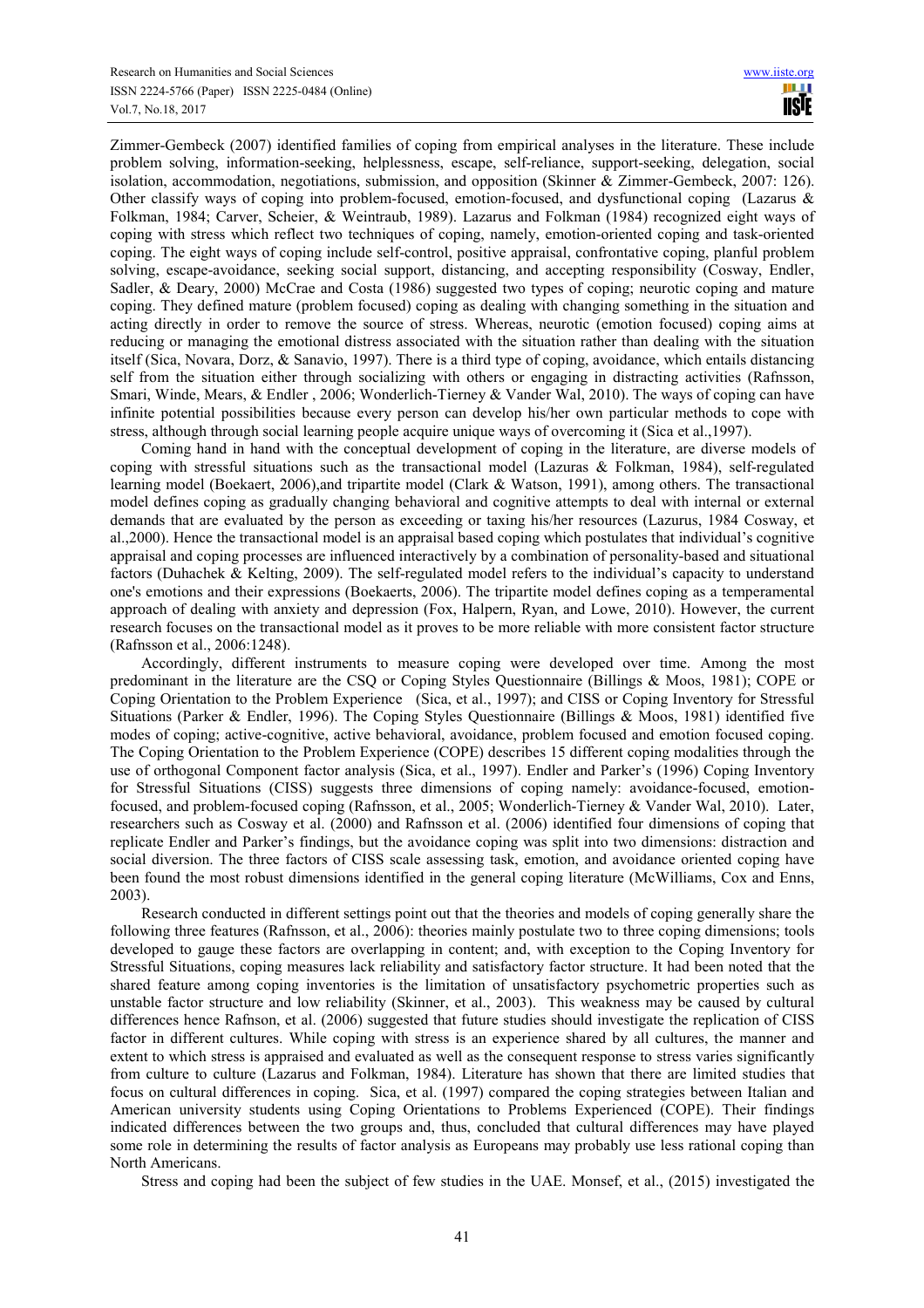perceived depression, anxiety, and stress among Dubai Healthcare Authority residents and found that the perceived prevalence rates of depressive, anxiety and stress symptoms among residents were high. Kashmoola (2016) looked into the levels of stress among students studying in higher education institutions in Dubai in relation to academic, financial, and social support issues and found the overall stress levels to be low. These studies were focused mainly on stress and did not touch on coping strategies. A study by Barhem, Younies, Younis, & Smith (2011) focused on the opinions of healthcare employees about stress patterns in the UAE and found that the primary coping strategy used by healthcare workers are productiveness and activity. Assaf (2011) did a two-stage exploratory study of the coping patterns of Arab women with breast cancer residing in the UAE and found that faith and a belief in God were identified as the most important coping pattern regardless of their physical or emotional status. In a study by Hamid and Musa (2017), they found that coping partially mediated the relationship between burnout and secondary traumatic stress. Gomathi, Ahmed, and Sreedharan (2013) compared the causes of stress and coping strategies among a sample of undergraduate health-profession students at the Gulf Medical University, United Arab Emirates, and found that the majority of the students used positive ways of coping, with religion/praying found to be the most frequently used strategy.

The foregoing studies are among the fairly recent investigations done in the United Arab Emirates which indicates the dearth of empirical investigations in the local context. It can also be observed that healthcare professionals comprise most the subjects in these studies. Moreover, the response to the CISS in measuring coping strategies in the UAE has yet to be further explored. In consideration of these premises, this paper investigated the influence of selected demographic variables on the coping strategies employed by students of the United Arab Emirates University using the validated Arabic version (Hamid & Musa, 2012) of Endler and Parker's (1996) CISS with the end view of further understanding the dynamics of coping among individual students in an academic setting.

# **2. Method**

## *2.1. Participants*

The participants were drawn from the United Arab Emirates University (UAEU). The sample was composed of 197 undergraduate students. There were 39.1% (n=77) male and 60.9% (n=120) female participants of whom 86.3% (n= 170) were single, 13.7% (n=27) married. The participants' age ranged between 17 and 26 years (Mean age = 20.56, SD = 1.58). About 23.9% (n=47) were in first year, 18.8% (n=37) second year, 29.9% (n=59) third year, and 27.4% (n=54) in their fourth year.

# *2.2 Instrument and procedure:*

The instrument used in the study is the Arabic adaptation of Endler and Parker's (1990) Coping Inventory for Stressful Situations (CISS) developed by Hamid and Musa (2012). The move to have an Arabic version of the CISS was motivated by the Tanzanian experience. Accordingly, the CISS was translated into Kiswahili, the Tanzanian national language and went through a translation-back-translation procedure to maintain the items' semantic equivalence (SE) of a translated measure. The procedures suggested by Mallinckrodt and Wang (2004) were applied in translating the scale. The CISS comprises 48 items that are distributed in three major factors namely; task-oriented, emotion-oriented, and avoidance coping. Each factor consists of 16 items. Individuals who score high on task-oriented coping use behavioral or cognitive problem-solving techniques when threatened with stress. Those who use emotion-oriented coping respond to stressful situations with emotional outbursts, self-preoccupation, or fantasy. Users of avoidance coping rely on social support or distract themselves with other activities (Rafnsson, et al., 2006). The Data from the Tanzanian sample showed an acceptable reliability, r= .74 (*M*= 159.58, *SD*= 17.22). Hamid and Musa (2012) did the procedure parallel to the development of the Tanzanian version and the Arabic version turned out to have a higher internal reliability, Chronbach's alpha r  $= .85$  (M= 156.08, SD= 18.12), compared to the Tanzanian version.

A front page was attached to the questionnaire (CISS) that solicited the participants' consent after explaining the goal of the research. More specifically, demographic information such as sex, age, year of the college, and marital status was also elicited from the questionnaire. All of the students who participated in the survey are Emiratis to ensure the cultural homogeneity of the sample. The data obtained were using the corresponding descriptive and inferential statistical tools.

# **3. Results and Discussions**

## *3.1. Extent of coping among the participants*

In their analysis of the coping patterns among students, Frydenberg and Lewis (1994:1) suggested that regardless of the problems faced by students they tend to "have a stable hierarchy of preferred coping strategies which are in the repertoire of most, if not all, students." (Frydenberg & Lewis, 1994:1). Furthermore, it has also been suggested in a number of studies that coping strategies are not simply proxies for coping resources, but rather explain unique variance in adjustment that operates in tandem with other variables (Taylor & Stanton, 2007). In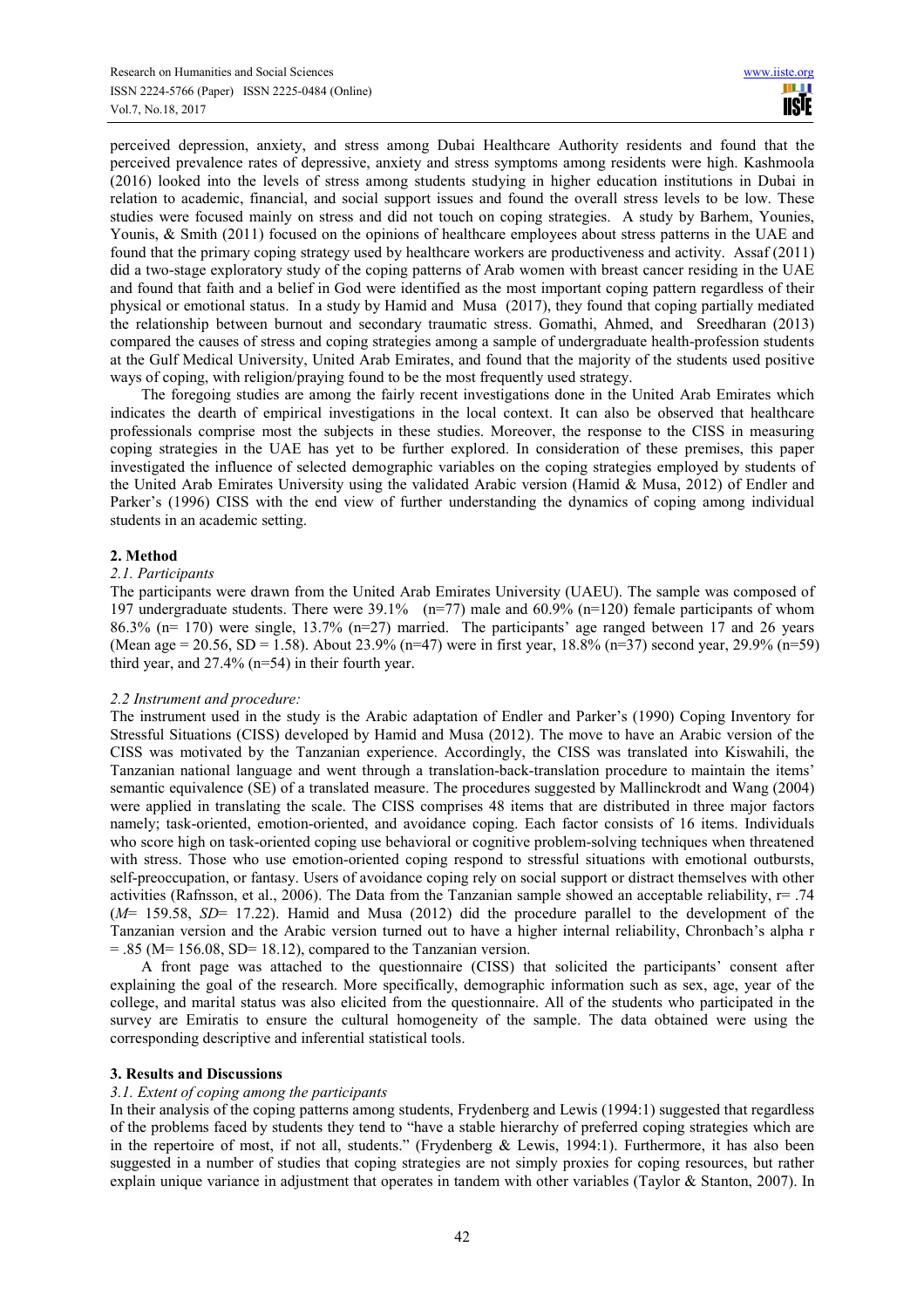consideration of these suggestions, simply coming up with a categorical classifying the students according to the coping strategies that they use is untenable. Hence, this paper found it prudent to focused on the extent to which students used the different coping strategies in dealing with their academic experiences to reflect the repertoire of coping. Accordingly, Table 1 shows the extent of how the study sample coped with stressful academic situations. **Table 1. Extent to which UAEU Students Cope with Academic Stress** 

| Table 1. Extent to which UAEU Students Cope with Academic Stress |       |       |           |  |  |  |  |  |
|------------------------------------------------------------------|-------|-------|-----------|--|--|--|--|--|
| Coping strategies                                                | Mean  | SD    | Extent    |  |  |  |  |  |
| Task-oriented                                                    | 3.635 | .5547 | Often     |  |  |  |  |  |
| Emotion-oriented                                                 | 3.011 | .5834 | Sometimes |  |  |  |  |  |
| Distraction                                                      | 2.917 | .6692 | Sometimes |  |  |  |  |  |
| Social-avoidance                                                 | 3.343 | .7028 | Sometimes |  |  |  |  |  |

The data shows that generally, the students of the UAEU indeed used a repertoire of coping strategies. It can be seen that the students often employ task-oriented coping  $(M=3.625, SD=.5547)$  but also sometimes resort to the use emotion-oriented  $(M=3.011, SD=5834)$ , avoidant-distraction  $(M=2.917, SD=6692)$ , and avoidantsocial coping (M=3.343, SD=.7028). Students more often than not deal with stress by maintaining focus and keeping their emotions under control. They would rather deal with the problem cognitively. Students, however, sometimes dealt with stress through emotional outburst and release, keeping themselves pre-occupied, or indulging in fantasy. They sometimes distract themselves with activity to deal with stressors or seek recourse through the help of others. The study further determined whether the extent to which coping strategies were used varied among students when grouped according to sex, age, year level and marital status.

## *3.2. Difference in the extent of coping among the participants*

**Sex.** Gender differences in coping strategies were also reported in the literature in which the factor structure remained stable. Nonetheless, women were reported to score higher in emotion and avoidance oriented coping styles (Rafnson, et al., 2006). Table 2 shows that the female students often resorted to task-oriented coping  $(M=3.645, SD=5135)$  and social avoidance  $(M=3.509, SD=6336)$  compared to distraction  $(M=3.014, SD=6126)$ and emotion-oriented coping (M=2.958, SD=.6324) which they only sometimes used. Male students likewise employed task-oriented coping (M=.629, SD=.225) and social avoidance (M=3.333, SD=.7409) more often in dealing with stressful situations and only sometimes resorted to emotion-oriented coping (M=3.047, SD=.5832) and distraction (M=2.850, SD=.6998).

| Table 2. Difference in the Coping Strategies of Male and Female Students |
|--------------------------------------------------------------------------|
|                                                                          |

|                   |         | Female | Male    |      |          |      |
|-------------------|---------|--------|---------|------|----------|------|
| Coping Strategies | Mean    | SD     | Mean    | SD   |          | S1g. |
| Task-oriented     | 3.645   | 5135   | 3.629   | 5832 | .225     | 822  |
| Emotion-oriented  | 2958    | 6324   | 3 047   | 5465 | $-1$ 151 | .251 |
| Distraction       | 3 0 1 4 | 6126   | 2.850   | 6998 | 1855     | .065 |
| Social Avoidance  | 3.505   | 6336   | 3 3 3 3 | 7409 | 1 842    | .067 |

The t-test revealed that the male and female students did not significantly differ in the use of task-oriented,  $t=.822, p>.001$ ; emotion-oriented  $t=-1.151, p>.001$ ; distraction  $t=.1.8552, p>.001$ ; and social avoidance  $t=1.842$ ,  $p>0.01$  strategies in dealing with stress. This indicates that the extent to which males and females used these strategies to cope with the stressful situation was not dependent on their sex. Hence the use of the various coping strategies by male and female students did not differ significantly in extent.

**Age.** Studies have shown that there is a clear age difference in coping among individuals (Bamuhair et a.,2015; Beall et al.;2015) with older people showing a more stable response to stress and pressures in life (Folkman, Lazarus, Pimley, & Novacek, 1987). For this study, the data shows that when confronted with stressful situations, task-oriented coping was the most often used strategy by the 19 years old and younger (M=3.519, SD=.5051); 20 years old (M=3.8234, SD=.5101); 21 years old(M=3.548, SD=5394); and 22 years old and above (M=3.658, SD=.6231) students. Emotion-oriented and avoidance-distraction coping were sometimes sparingly used by the students in these age groups. Social avoidance was also sometimes used by students who were 19 years old and below (M= 3.364, SD=.6605) and also by those who were 21 years old students (M=3.218, SD=7637) and above, however, was often used by 20 years old (M=3.504, SD=.6519) and 22 years old students (M=3.517; SD=.7183).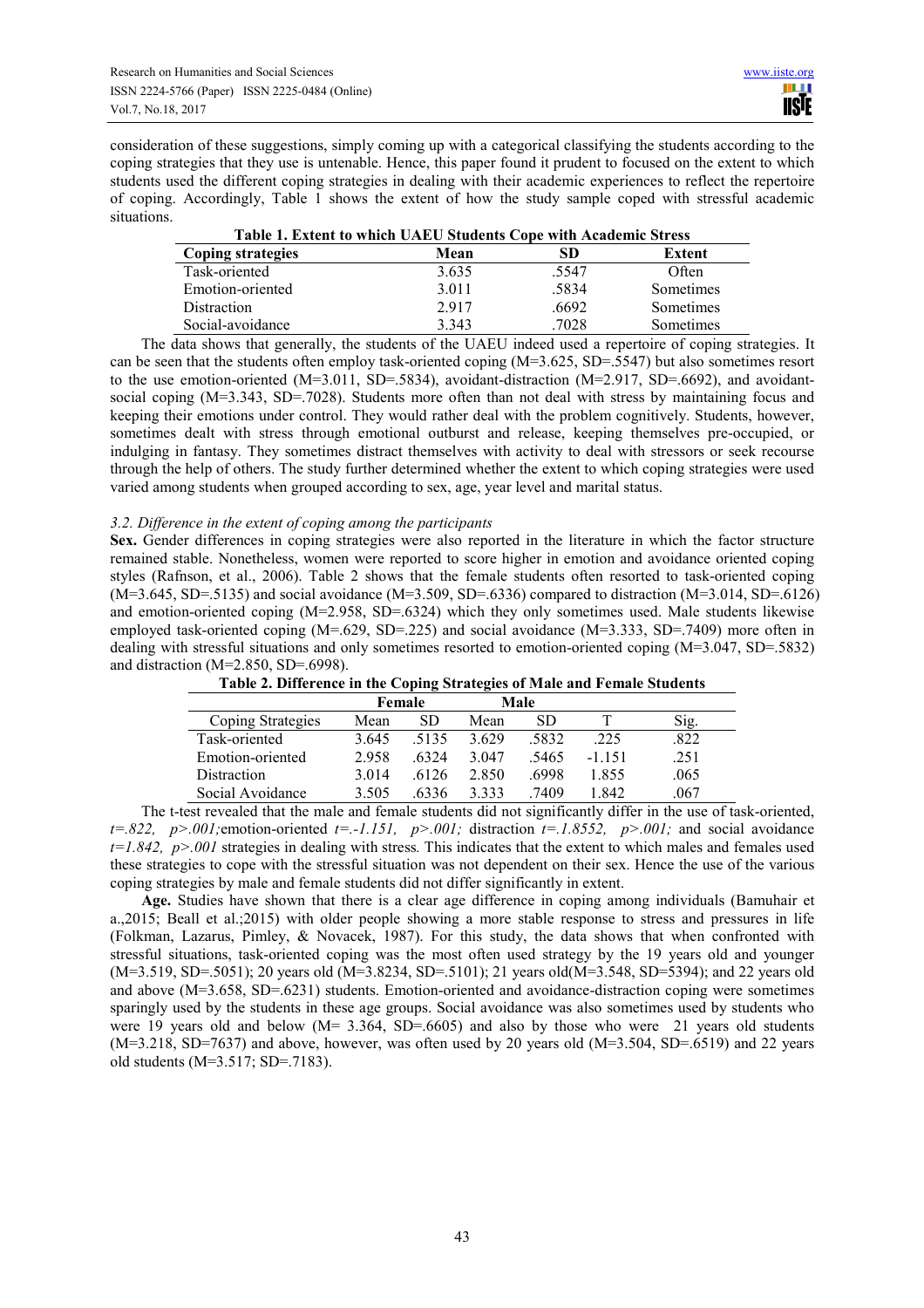| Table 3. Extent of Coping among Students According to Age |                        |        |              |           |              |       |              |           |       |      |
|-----------------------------------------------------------|------------------------|--------|--------------|-----------|--------------|-------|--------------|-----------|-------|------|
|                                                           | 19 years old and below |        | 20 years old |           | 21 years old |       | 22 years old |           |       |      |
| Coping Strategies                                         | Mean                   | SD     | Mean         | <b>SD</b> | Mean         | SD.   | Mean         | <b>SD</b> |       | Sig  |
| Task-oriented                                             | 3.519                  | .50516 | 3.8234       | 5101      | 3.548        | 5394  | 3.658        | .6231     | 3 769 | .011 |
| Emotion-oriented                                          | 3.008                  | .5519  | 2985         | .6062     | 3.033        | .6463 | 3 0 2 0      | -5466     | 069   | -976 |
| <b>Distraction</b>                                        | 2.870                  | .6542  | 2.906        | 6320      | 2927         | 6193  | 2.971        | 7731      | 236   | -871 |
| Social Avoidance                                          | 3.364                  | .6605  | 3.504        | 6519      | 3.218        | 7637  | 3.517        | 7183      |       | .087 |

The F-test revealed that the different age groups of students did not significantly differ in the use of emotion-oriented,  $F = .069$ ,  $p > .001$ ; distraction  $F = .236$ ,  $p > .001$ ; and social avoidance  $F = 2.215$ ,  $p > .001$ strategies in dealing with stress. The different age groups, however, differed significantly in the use of taskoriented strategies *F*=.069, *p* <.001 with the 20 years old students scoring higher than students of other ages. This indicates that the extent to which students of different ages used emotion-oriented, distraction, and social avoidance was independent of their age but age had a definite influence on the extent to which they used the task-oriented strategy.

Year level. Because college year levels generally are matched with age, studies have not fully explored this variable in relation to coping among college students (Pariat, Rynjah, Joplin, & Kharjana, 2014). Students in the same year levels, however, were found not to be necessarily homogeneous in age and cases of mixed ages in the same year levels generally occur (DeMann, 2011). On this note, this paper found it prudent to include year level as one of the variables. Accordingly, Table 4 shows that task-oriented coping was often used by first (M=3.520, SD=5408), second (M=3.740, SD=.5871), third (M=3.631, SD=.4975), and fourth-year college (M= 3.704, SD=5784) students of the UAEU. Social avoidance was also found to be often resorted to by third (M=3.428, SD= 6203) and fourth-year college (M=3.467, SD=.8346) students as well. Emotional-oriented coping and distraction were sometimes used across all year levels and sometimes social avoidance was also resorted to by first ( $M=3.326$ ,  $Sd=7708$ ) and second year ( $M=3.349$ ,  $SD=6460$ ) year students as well.

|  | Table 4. Extent of Coping Among Students According to Year Level |
|--|------------------------------------------------------------------|

|                    |                   |      | .                  | $\cdot$ |                   | . .   |                    |       |      |      |
|--------------------|-------------------|------|--------------------|---------|-------------------|-------|--------------------|-------|------|------|
|                    | <b>First Year</b> |      | <b>Second Year</b> |         | <b>Third Year</b> |       | <b>Fourth Year</b> |       |      |      |
| Coping Strategies  | Mean              | SD   | Mean               | SD      | Mean              | SD    | Mean               | SD    |      | Sig. |
| Task-oriented      | 3.520             | 5408 | 3.740              | 5871    | 3.631             | .4975 | 3 704              | 5784  | - 09 | .354 |
| Emotion-oriented   | 2997              | 5361 | 2.887              | 5659    | 2971              | 5970  | 3.057              | 5996  | 579  | .630 |
| <b>Distraction</b> | 2.847             | 7633 | 2.804              | 5242    | 2942              | .6276 | 3.052              | 7149  |      | .337 |
| Social Avoidance   | 3.326             | 7708 | 3.349              | .6460   | 3.428             | 6203  | 3.467              | .8346 | 343  | 794  |

The F-test revealed that the students in the different year levels did not significantly differ in the use of taskoriented,  $F=1.09$ ,  $p>0.01$ ; emotion-oriented,  $F=6309$ ,  $p>0.01$ ; distraction  $F=2.23$ ,  $p>0.01$ ; and social avoidance, *F=.343, p>.001* strategies in dealing with stress. This indicates that the extent to which students of different year levels used task-oriented, emotion-oriented, distraction, and social avoidance coping was independent of their year level in college. Hence the use of the various coping strategies by students across year levels did not vary significantly in extent.

**Marital status.** Another form of stress that can intervene with academic stressors is marital stress which can be experienced by married college students. Studies have shown that married college students experience more distress compared to their non-married cohorts and have called for marital counseling as a form of coping intervention (Price, 1969; Mehan.d. & Negy, 2003; (Lasode & Awote, 2014). Table 5 shows that single students often use task-oriented coping  $(M= 3.631, SD=.5347)$  and social avoidance  $(M= 3.400, SD=.6892)$  mechanisms to deal with stress but sometimes resort to emotion-oriented coping (M=3.003, SD=.6009) and distraction (M=2.910, SD=6505). Similarly, married students scored higher than unmarried students on all coping strategies but nevertheless show that they often used task-oriented coping (M=3.800, SD=.4844) and social avoidance (M=3.592, SD=.6407 ) and sometimes resorted to to emotion-oriented coping (M=3.003, SD=.6009) and distraction (M=2.910, SD=.6505) just like their unmarried cohorts.

| Table 5. Extent of Coping among Students According to Marital Status |  |  |
|----------------------------------------------------------------------|--|--|

|                   | Single |       | Married |       |          |      |
|-------------------|--------|-------|---------|-------|----------|------|
| Coping Strategies | Mean   | SD    | Mean    | SD    |          | Sig  |
| Task-oriented     | 3.631  | .5347 | 3.800   | .4844 | $-1.500$ | .135 |
| Emotion-oriented  | 3.003  | .6009 | 3.177   | .5464 | $-1.372$ | 172  |
| Distraction       | 2.910  | .6505 | 3.161   | .7959 | $-1.766$ | .079 |
| Social Avoidance  | 3.400  | .6892 | 3.592   | .6407 | $-1.321$ | 188  |

The t-test revealed that married and single students did not significantly differ in the use of task-oriented, *t=-1.500, p>.001;* emotion-oriented *t=.-1.372, p>.001;* distraction *t=-1.766, p>.001;* and social avoidance *t=- 1,321, p>.001* strategies in dealing with stress*.* This indicates that the extent to which married and single students used these strategies to cope with the stressful situation was not dependent on their marital status. Hence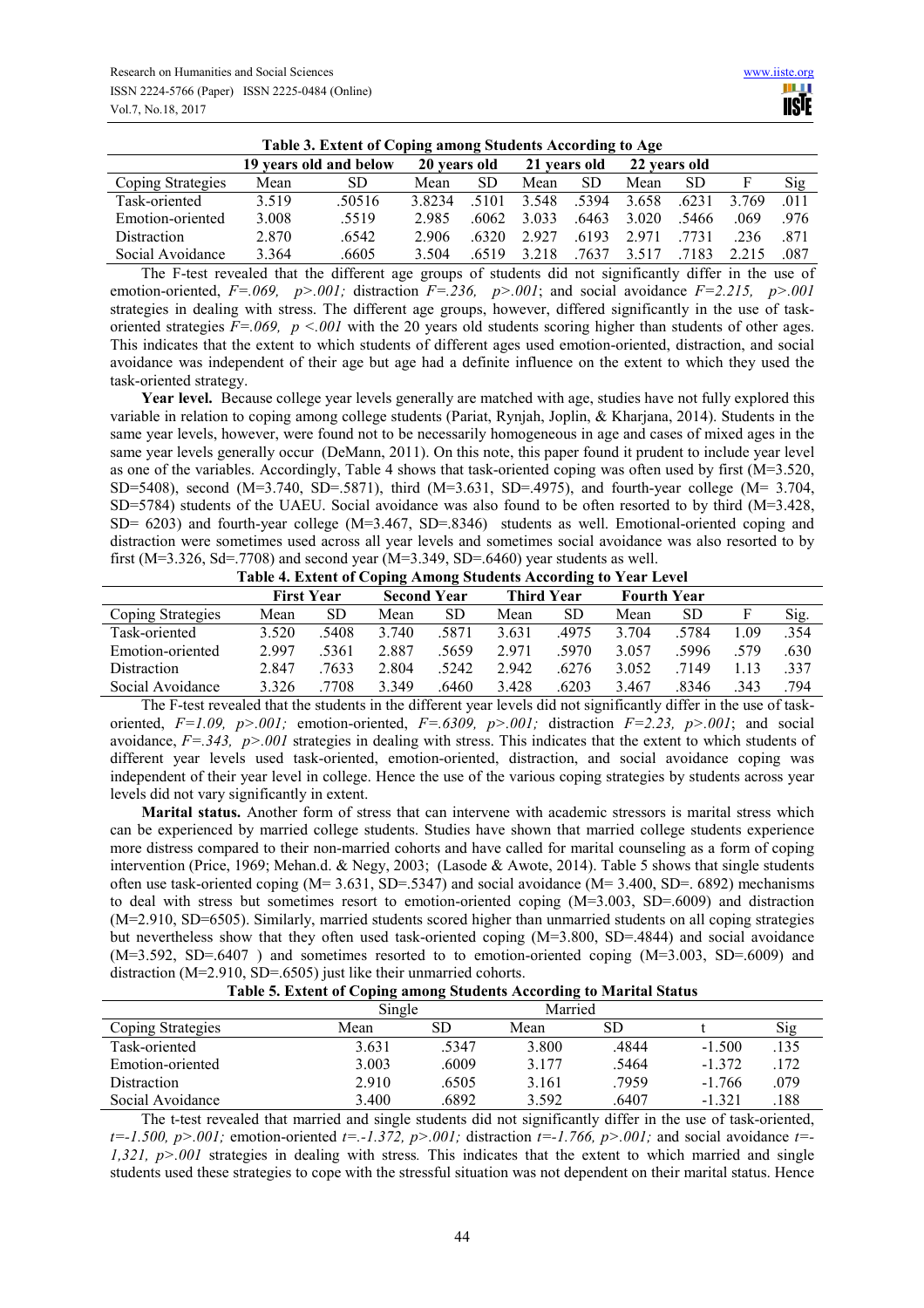the use of the various coping strategies by married and single students did not differ in extent.

#### **4. Discussion**

The Arabic version of the CISS is a semantic and contextual translation of the four-factor model of human coping with difficulty developed by Endler and Parker (1990). The instrument differentiates three strategies or styles of coping: emotion-oriented, task oriented, and avoidant. The avoidant style has two dimensions: distraction and social diversion. Task-oriented coping is considered a primary control style that is an adaptive response to situations that are appraised as changeable. The individual focuses on solving the problem cognitively and less depend on emotions. On the other hand, emotion -oriented coping is considered a secondary control style adaptive response resorted to when situations are appraised as unchangeable. It is an emotional response to a stressful situation. Distraction or avoidant-distracted coping is a short-term adaptive response for the perceived uncontrollable situation while avoidant-social coping is likewise a short-term adaptive mechanism where others are sought for assistance or diversion (Avero et al.,1990).

With the foregoing background, the focus on measuring the frequency of coping rather categorically differentiating individuals on the basis of their coping strategies provide a better insight on how students cope. In the context of the study participants, all of them employed various coping styles in addressing stressful situations which reflect a realistic picture of coping. The more frequent use of some styles over the rest affirms that students appraise and evaluate the source of stress differently and correspondingly adapt to these. It can be inferred from the response of the participants that the stressors can be appraised in terms of its perceived duration and controllability. Duration can be short-term or long-term and controllability can either be high (controllable) and low (uncontrollable). The possible permutations of duration and controllability lead individuals to match these with the appropriate responses at the disposal of the person in order to abate the stressful effect of the situation.

Situations that are short- term and highly controllable do not pose much of a problem. However, short-term events that are uncontrollable can lead students to cope either by using diversionary strategies (avoidant coping) or seeking assistance (social-avoidant). Situations that are appraised as long term and uncontrollable can lead students to cope emotionally either by emotional outburst or fantasy (emotional-oriented coping). Lastly, situations that are appraised as long term but are controllable lead students to face the problem and deal with these rationally (task-oriented coping). These hypothetical permutations can find its reality in the various factors operating in the college or university environment which can involve a gamut of soft (teachers, classmates, staff, administrators, instruction) and hard elements (university infrastructure, curriculum, policies, procedures, research, projects, exams, and other requirements).

Accordingly, there is a trend in the data reflecting the more frequent use of task-oriented coping and social avoidant in dealing with stressful situations. This is quite understandable as students experience a number of situations that they have to deal with cognitively or behaviorally. It would not lead to a meaningful outcome, for instance, if a student emotionally responds to a research requirement but may from time to time express emotional frustration over difficulties encountered in his university experiences. Since the very nature of the university experience equips students with the tools for problem-solving, their tendency is to use this skill to cognitively cope with stressful situations. The university is a social environment that encourages knowledge exchange through interactions. Such interactions form networks of dependencies whether formal or informal which students can leverage to cope with stressful situations. Hence the higher frequency of use of social avoidant coping. When a student is confronted with a difficult situation, one of his or her tendencies is to seek the assistance of friends or classmates.

The findings do not support the contentions that female student has a higher tendency to emotionally respond to stress; older students have more stable coping mechanisms; senior students can cope better than their junior counterparts; and that married students have to cope more compared to single students On the whole, the findings of the study consistently support each other to give a picture of how students in the UAEU cope with stressful situations. It can, therefore, be claimed that when students in the UAEU are in stressful situations, they respond by often resorting to problem-solving and cognitively dealing with the situation or they seek the assistance of others. Depending on their appraisal of the situation, the students sometimes emotionally respond to it or divert the problem by focusing on something more interesting to do.

## **5. Conclusions**

The coping strategies measured by the Arabic version of the CISS were deployed by the students during stressful situations in varying extent depending on their perception and appraisal of the circumstances encountered. The higher tendency of the students to cognitively and behaviorally cope with situations is reflective of their capacity to leverage learning as a result of their educational experience and to capitalize on their social networks for assistance. The sparing use of emotional coping and avoidant coping is more seen as a contingent adaptation depending on the problem situations encountered. Nevertheless, the strategies do not discriminate the extent of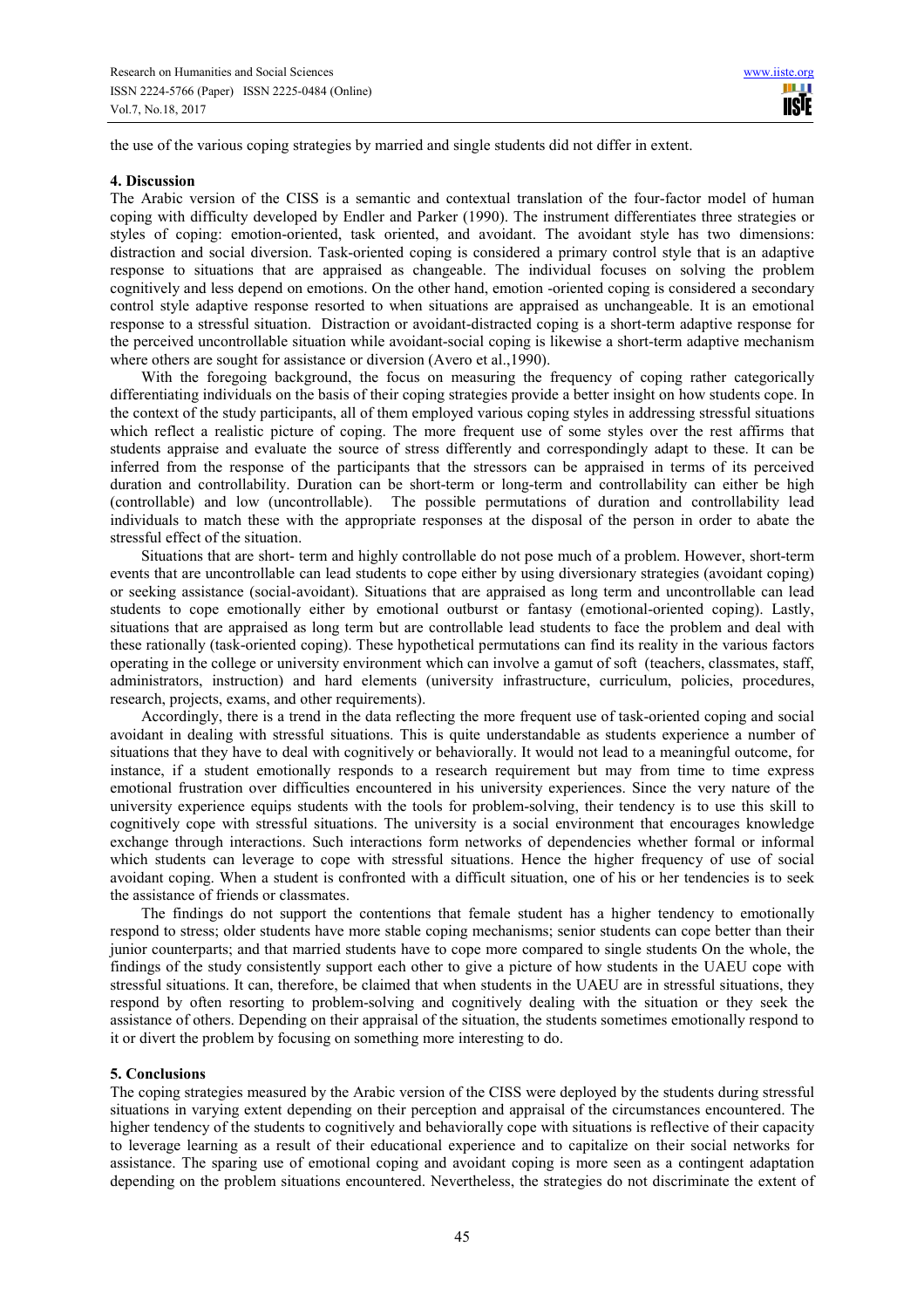use among students relative to their sex, age, year level, and marital status. This implies that the students of the UAEU have an arsenal of coping mechanisms that they often or sometimes draw upon in dealing with academic stress. The absence of a predominant strategy that is always resorted to by the students reflects on their flexibility in deploying the appropriate resources at their disposal to cope with stress. Since the cultural homogeneity of the sample was maintained, the findings portray a culturally endemic picture of student coping in the context of the universal phenomenon of university education which makes the findings differ from the outlook of coping among students in other cultural circumstances. On the basis of the extent to which coping strategies are used, there is evidence to claim that the students of the UAEU are better considered to be contingent or reportorial copers.

## **References**

- Amirkhan, J. & Auyeung, B. (2007). Coping with stress across the lifespan: Absolute vs. relative changes in strategy. *Journal of Applied Developmental Psychology*, 28: 298–317.
- Assaf, G. (2011). *A two-stage exploratory study of the coping patterns of Arab women with breast cancer residing in the UAE.* Melbourne: The Royal Melbourne Institute of Technology.
- Bamuhair, S., FArhan, A., Alhubaiti, A., Agha, A., Rahman, S., & Ibrahim, N. (2015). Sources of stress and coping strategies among undergraduate medical students enrolled in a problem-based learning curriculum. *Journal of Biomedical Education, 2015*, 1-8.
- Barhem, B., Younies, H., Younis, M., & Smith, P. (2011). A study of healthcare employees' opinions about stress patterns in the United Arab Emirates. *International Journal of Organization Theory and Behavior, 14*(1), 38-57.
- Bataineh, M. (2013). Academic stress among undergraduate students: The case of education faculty at King Saud University. *International Interdisciplinary Journal of Education, 2*(1), 82-88.
- Beall, J., DeHart, R., Riggs, R., & Hensley, J. (2015). Perceived stress, stressors, and coping mechanisms among doctor and pharmacy students. *Pharmacy, 3*(1), 344-354.
- Berjot, S., & Gillet, N. (2011). Stress and coping with discrimination and stigmatization. *Frontiers in Psychology, 23*(3).
- Bernstein, D.A; Penner, L.A; Stewart, A.C and Roy, E.J (2008) Psychology (8th edition). Houghton Mifflin Company Boston New York.
- Billings, A.G., & Moos, R.H. (1981). The role of coping responses and social resources in attenuating the impact of stressful life events. *Journal of Behavior Medicine,* 4: 139-157
- Boekaerts, M. (2006). Self-regulation and effort investment. In E. Sigel & K.A. Renninger (Eds.) *Handbook of Child Psychology,* Vol. 4, Child Psychology in Practice (p. 345-377).Hoboken, NJ: Wiley.
- Carver, C., Scheier, M., & Weintraub, J. (1989). Assessing coping strategies: A theoretical based approach. *Journal of Personality and Social Psychology, 56*(2), 267-283.
- Cash, T.F, Santos, M.T., & Williams, E.F. (2005). Coping with body-image threats and challenges: validation of the Body Image Coping Strategies Inventory. *Journal of Psychosomatic Research*, 58: 191– 199.
- Clark, L.A., & Watson, D. (1991). Tripartite Model of anxiety and depression: Psychometric evidence and taxonomic implications. Journal of Abnormal Psychology, 100: 316-336.
- Compas BE, Connor-Smith JK, Saltzman H, Thomsen AH, Wadsworth ME.( 2001). Coping with stress during childhood and adolescence: problems, progress, and potential in theory and research. *Psychology Bulletin .*  127:87–127
- Compas BE. (1987). Coping with stress during childhood and adolescence. *Psychology Buletin.101:393–403.*
- Cosway, R., Endler, N. S., Sadler, A. J., & Deary, I. J. (2000). The Coping Inventory for Stressful Situations: Factor structure and associations with personality traits and psychological heath. *Journal of Applied Behavioral Research*, 5 (2),121-143.
- DeMann, M. (2011). *How high is higher education?* New Jersey: Pentice-Hall.
- Duhachek, A., & Kelting, K. (2009). Coping repertoire: integrating a new conceptualization of coping with transactional theory. *Journal of consumer Psychology*, 19: 473-485.
- Duncan-Williams, B. (2015). *Academic stress, academic performance and the psychological wellbeing of high school senior remedial students in the greater ACCRA Region of Ghana.* Ledon,Ghana: University of Ghana.
- Eisenberg N, Fabes RA, Guthrie IK. (1997). Coping with stress: the roles of regulation and development. In Handbook of Children's Coping: *Linking Theory and Intervention*, ed. SA Wolchik, IN Sandler, pp. 41–70. New York: Plenum
- Endler, N.S, & Parker, J.D. (1990). Coping Inventory for Stressful Situations (CISS): Manual. Toronto: Multi-Health System
- Essel, G., & Owusu, P. (2017). *Causes of student stress, its effect on their academic success and stress management by students.* Finland: Seinäjoki University of Applied Sciences.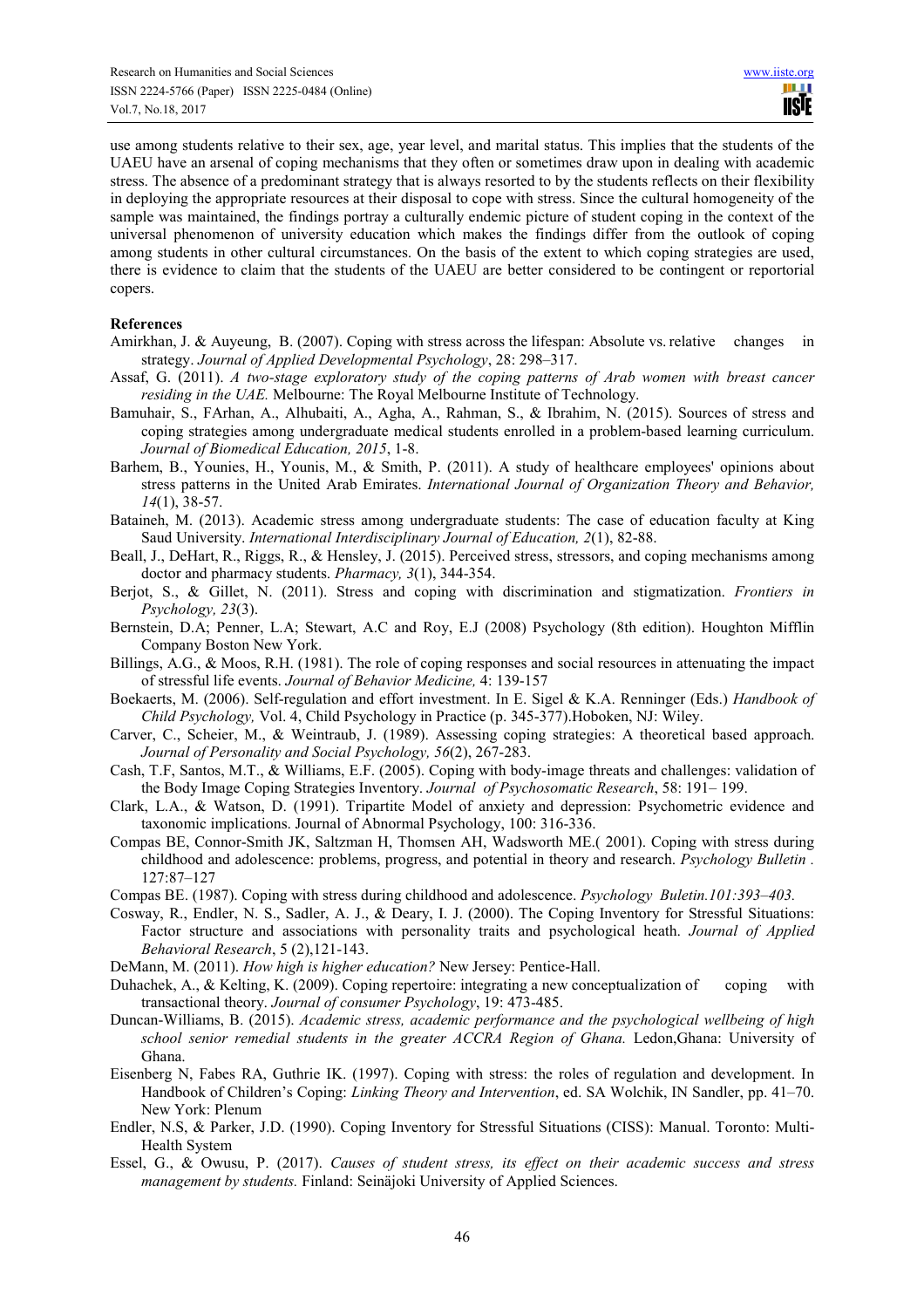- Field, L. and Primz, R.J. (1997). Coping and adjustment during childhood and adolescence. *Journal of Clinical Psychology Review*, 17 (8): 937-976.
- Folkman, S., Lazarus, R., Pimley, S., & Novacek, J. (1987). Age difference in stress and coping processes. *Psychology of Aging, 2*(2), 171-184.
- Fox, J.K., Halpern, L.F., Ryan, J.L., and Lowe, K.A. (2010). Stressful life vents and the tripartite model: Relations to anxiety and depression in adolescent females. *Journal of Adolescence*, 33: 43-54.
- Frydenberg, E., & Lewis, R. (1994). Coping with different concerns: consistency and variation in coping strategies used by adollescents. *Australian Psychologist, 94*(1), 45-48.
- Gomathi, K., Ahmed, S., & Sreedharan, J. (2013). Causes of stress and coping strategies adopted by undergraduate health professionals in the University of the United Arab emirates. *Sultan Qaboos University Medical Journal, 13*(3), 437-441.
- Green, S.B., Salkind, N.J. & Akey, T.M. (2000). Using SPSS for Windows, 2nd Edition: Prentice Hall, Upper saddle River, NJ.
- Hamid, A., & Musa, S. (2017). The mediating effect of coping strategies on the relationship between secondary traumatic stress and burnout among professional caregivers in the UAE. *Journal of Mental Health, 26*(1), 28-35.
- Howell, D.C.(1997). Statistical Methods for Psychology. Belmont: Duxbury.
- Kashmoola, B. (2016). Level of stress among students studying in higher education institutions in Dubai. *Arabian Journal of Business and Management Review*, doi:10.4172/2223-5833.S1-003.
- Keinan,G. & Perlberg, A.(1986). Sources of stress in Academe: The Israeli Case. Higher Eduv´cation, Vol.15,No.1/2,73-88
- Lasode, A., & Awote, F. (2014). hallenges faced by married university undergraduate female students in Ogun State, Nigeria. *Procedia-Social and Behavioral Sciences, 112*(7), 102-113.
- Lazarus, R., & Folkman, S. (1984). *Stress, appraisal, and coping.* New York: Springer.
- Madnani, K., & Pradhan, M. (2014). Psychosocial factors of academic stress among students: review studies. *Scholarly Research Journal for Interdisciplinary Studies, 3*(21), 1254-1266.
- McCrae, R.R.& Costa, P.T. (1986).Personality, coping, and coping effectiveness in an adult sample. *Journal of Personality,* 54: 385-405.
- McWilliams, L.A., Cox, B.J., & Enns, M.W.( 2003). Use of the coping inventory for stressful situations in a clinically depressed sample: factor structure, personality correlates, and prediction of distress. *Journal of clinical Psychology*, 59(4): 423-437.
- Mehan.d., & Negy, C. (2003). Undergraduate students' adaptation to college: Does being married make a difference. *journal of College Student development, 44*(5), 670-690.
- Misra, R., & Castillo, L. (2004). Academic stress among college students: Comparison of American and International students. *International Journal of Stress Management, 11*(2), 132-148.
- Monsef, N., Al Hajaj, K., Al Basti, A., AL MArzouqi, E., Al FAisal, W., Hussein, H. A., et al. (2015). perceived depression, anxiety, and stress among Dubai Health Authority Residents, Dubai,UAE. *American Journal of Psychlgy and Cognitive Science, 1*(3), 75-82.
- Pariat, L., Rynjah, A., Joplin, M., & Kharjana, M. (2014). Stress levels of college students: Interrelationship between stressors and coping strategies. *IOSR Journal of Humanities and Social Sciences, 19*(8), 40-46.
- Parker, J.D.A., & Endler, N.S. (1996). Coping and defense: An historical overview. In M Zeidner & N. S. Endler (Eds.), *Handbook of coping: Therapy, research, applications* (p3- 23).new York, NY:John Wiley &Sons.
- Pourrajab, M., Rabbani, M., & Kasmainezhadfard, S. (2014). Different effects of stress on male and female students. *The Online Journal of Counseling and Education, 3*(3), 31-39.
- Price, S. (1969). *Factors related to marital adjustment of married college students at Iowa State University.* Iowa: Iowa State University.
- Rafnsson, F.D., Smari, J., Winde, M., Mears, S.A., & Endler, N.S. (2006). Factor structure and sychometric characteristics of the Icelandic version of the Coping Inventory for Stressful Situations (CISS). Personality and Individual Differences, 40,1247-1258.
- Rossman BBR. (1992). School-age children's perceptions of coping with distress: strategies for emotion regulation and the moderation of adjustment. J. Child Psychol. Psychiatry Allied Discipl. 3:1373–97
- Sarita, S. (2015). Academic stress among students: Roles and responsibilities of parents. *International Journal of Applied Research, 1*(10), 385-388.
- Shah, K., & Shah, P. (2015). Academic stress taking a toll on management post graduates: A myth or reality. *International Journal of Research on Business Management, 3*(2), 11-22.
- Sica, C., Novara, C., Dorz, S., and Scenario, E. (1997). Coping strategies: evidence for cross- cultural differences. A preliminary study with the Italian version of coping orientation to the problem experienced (COPE). Journal of Personality and Individual Differences, 23, 6,: 1025-1029.
- Skinner EA.(1999). Action regulation, coping, and development. In Action and Self-Development, ed. JB